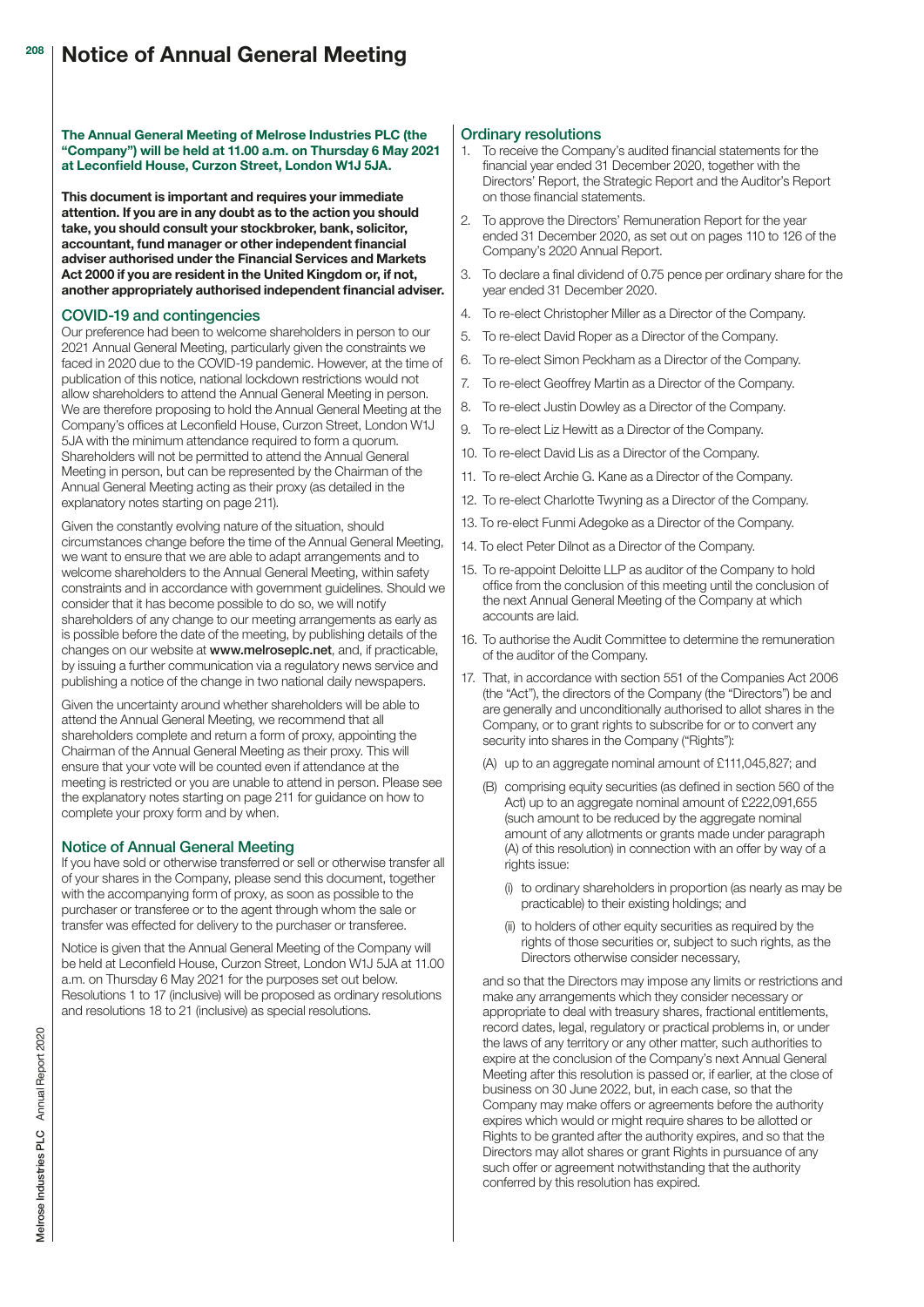### Special resolutions

- 18. That, subject to the passing of resolution 17, the Directors be and are generally empowered to allot equity securities (as defined in section 560 of the Act) for cash pursuant to the authorities granted by resolution 17 and/or to sell ordinary shares held by the Company as treasury shares for cash, in each case as if section 561 of the Act did not apply to any such allotment or sale, provided that this power shall be limited:
	- (A) to the allotment of equity securities in connection with an offer of equity securities (but in the case of an allotment pursuant to the authority granted under paragraph (B) of resolution 17, such power shall be limited to the allotment of equity securities in connection with an offer by way of a rights issue only):
		- (i) to ordinary shareholders in proportion (as nearly as may be practicable) to their existing holdings; and
		- (ii) to holders of other equity securities, as required by the rights of those securities or, subject to such rights, as the Directors otherwise consider necessary, and so that the Directors may impose any limits or restrictions and make any arrangements which they consider necessary or appropriate to deal with treasury shares, fractional entitlements, record dates, legal, regulatory or practical problems in, or under the laws of, any territory or any other matter; and
	- (B) to the allotment (otherwise than in circumstances set out in paragraph (A) of this resolution) of equity securities pursuant to the authority granted by paragraph (A) of resolution 17 or sale of treasury shares up to a nominal amount of £16,656,874,

 such powers to expire at the conclusion of the Company's next Annual General Meeting after this resolution is passed or, if earlier, at the close of business on 30 June 2022, but, in each case, so that the Company may make offers or agreements before the power expires which would or might require equity securities to be allotted (and/or treasury shares sold) after the power expires and so that the Directors may allot equity securities (and/or sell treasury shares) in pursuance of any such offer or agreement notwithstanding that the power conferred by this authority has expired.

- 19. That, subject to the passing of resolution 17 and in addition to any power granted under resolution 18, the Directors be and are generally empowered to allot equity securities (as defined in section 560 of the Act) for cash pursuant to the authorities granted by resolution 17 and/or to sell ordinary shares held by the Company as treasury shares for cash, in each case as if section 561 of the Act did not apply to any such allotment or sale, provided that this power shall be:
	- (A) limited to the allotment of equity securities pursuant to the authority granted by paragraph (A) of resolution 17 or sale of treasury shares up to a nominal amount of £16,656,874; and
	- (B) used only for the purposes of financing (or refinancing, if the authority is to be used within six months of the original transaction) a transaction which the Directors determine to be an acquisition or other capital investment of a kind contemplated by the Statement of Principles on Disapplying Pre-Emption Rights most recently published by the Pre-Emption Group prior to the date of this notice of the Annual General Meeting,

 such powers to expire at the conclusion of the Company's next Annual General Meeting after this resolution is passed or, if earlier, at the close of business on 30 June 2022, but, in each case, so that the Company may make offers or agreements before the power expires which would or might require equity securities to be allotted (and/or treasury shares sold) after the power expires and so that the Directors may allot equity securities (and/or sell treasury shares) in pursuance of any such offer or agreement notwithstanding that the power conferred by this authority has expired.

- 20. That the Company be and is generally and unconditionally authorised to make one or more market purchases (within the meaning of section 693 of the Act) of ordinary shares in the capital of the Company provided that:
	- the maximum aggregate number of ordinary shares authorised to be purchased is 485,825,496;
	- (B) the minimum price which may be paid for an ordinary share is the nominal value of an ordinary share at the time of such purchase;
	- (C) the maximum price which may be paid for an ordinary share is not more than the higher of:
		- (i) 105% of the average of the middle-market quotation for an ordinary share as derived from the Daily Official List of the London Stock Exchange for the five business days immediately preceding the day on which the ordinary share is purchased; and
		- (ii) the higher of the price of the last independent trade and the highest current independent bid on the trading venue where the purchase is carried out, in each case, exclusive of expenses;
	- (D) this authority shall expire at the conclusion of the Company's next Annual General Meeting after this resolution is passed or, if earlier, at the close of business on 30 June 2022;
	- (E) the Company may make a contract of purchase of ordinary shares under this authority which would or might be executed wholly or partly after the expiry of this authority, and may make a purchase of ordinary shares in pursuance of any such contract; and
	- (F) any ordinary shares purchased pursuant to this authority may either be held as treasury shares or cancelled by the Company, depending on which course of action is considered by the Directors to be in the best interests of shareholders at the time.
- 21. That a general meeting other than an Annual General Meeting may be called on not less than 14 clear days' notice.

#### Recommendation

The Board believes that each of the resolutions to be proposed at the Annual General Meeting is in the best interests of the Company and its shareholders as a whole. Accordingly, the Directors unanimously recommend that ordinary shareholders vote in favour of all of the resolutions proposed, as the Directors intend to do in respect of their own beneficial holdings.

#### By order of the Board

Jonathon Crawford Company Secretary 31 March 2021

Registered Office: 11th Floor The Colmore Building 20 Colmore Circus Queensway **Birmingham** West Midlands B4 6AT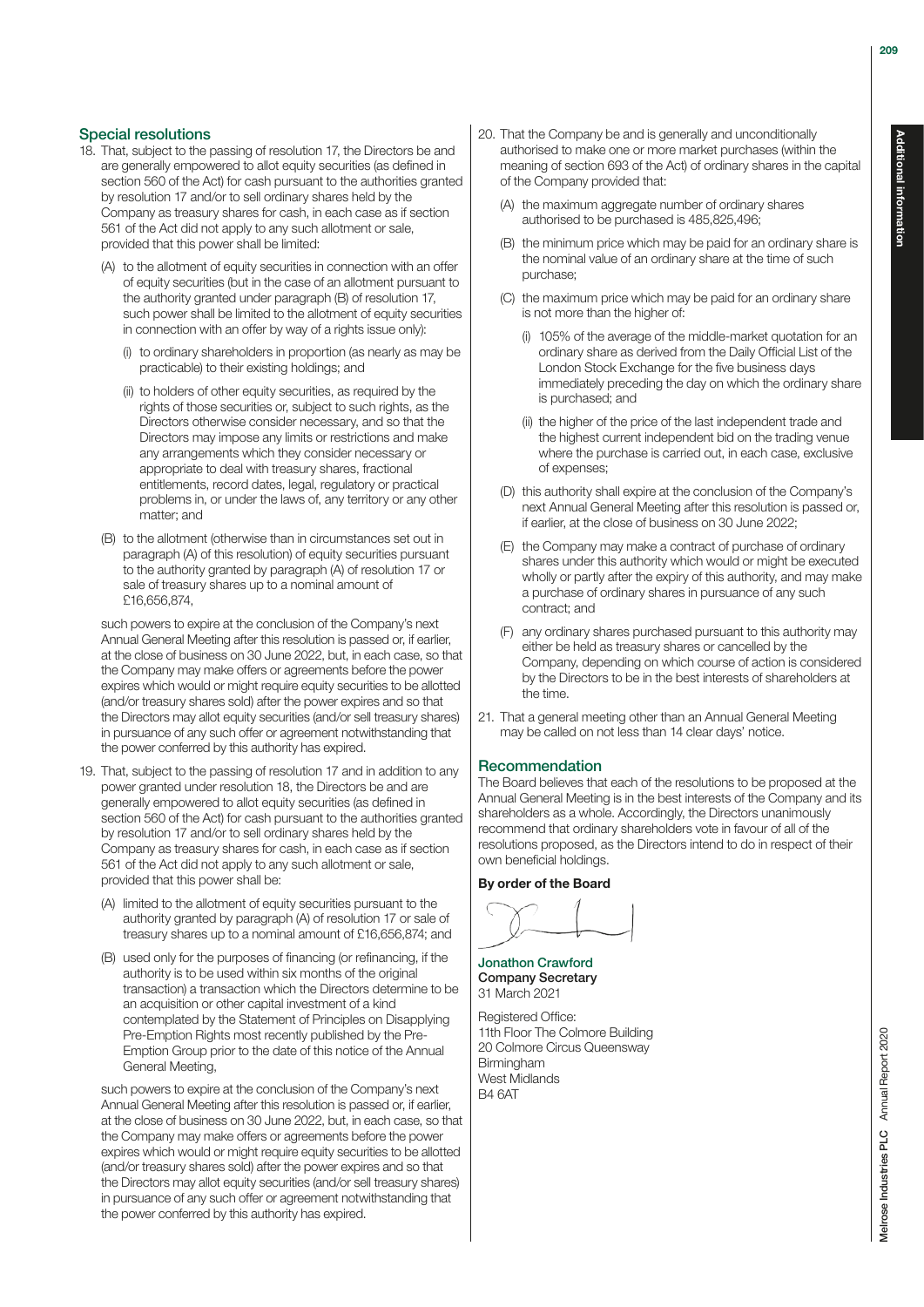#### Notice of Annual General Meeting 210

Continued

## Explanatory notes to the proposed resolutions

Resolutions 1 to 17 (inclusive) are proposed as ordinary resolutions, which means that for each of those resolutions to be passed, more than half the votes cast must be cast in favour of the resolution. Resolutions 18 to 21 (inclusive) are proposed as special resolutions, which means that for each of those resolutions to be passed, at least three-quarters of the votes cast must be cast in favour of the resolution.

### Resolution 1 – Receipt of 2020 Annual Report and Financial **Statements**

The Directors are required to lay the Company's financial statements, the Strategic Report and the Directors' and auditor's reports on those financial statements (collectively, the "2020 Annual Report") before shareholders each year at the Annual General Meeting ("AGM").

#### Resolution 2 – Approval of Directors' remuneration report

The Directors' remuneration report (the "Directors' Remuneration Report") is presented in two sections:

- the annual statement from the Chairman of the Remuneration Committee; and
- the annual report on remuneration.

The annual statement from the Chairman of the Remuneration Committee, set out on pages 110 to 111 of the 2020 Annual Report, summarises, for the year ended 31 December 2020, the major decisions taken on Directors' remuneration, any substantial changes relating to Directors' remuneration made during the year and the context in which those changes occurred and decisions that have been taken.

The annual report on remuneration, set out on pages 112 to 126 of the 2020 Annual Report, provides details of the remuneration paid to Directors in respect of the year ended 31 December 2020, including base salary, taxable benefits, short-term incentives, long-term incentives vested in the year, pension-related benefits, any other items in the nature of remuneration and any sum(s) recovered or withheld during the year in respect of amounts paid in earlier years.

The Directors' Remuneration Report is subject to an annual advisory shareholder vote by way of an ordinary resolution. Resolution 2 is to approve the Directors' Remuneration Report.

#### Resolution 3 – Declaration of final dividend

The Board is recommending, and shareholders are being asked to approve, the declaration of a final dividend of 0.75p per ordinary share for the year ended 31 December 2020. The final dividend will, subject to shareholder approval, be paid on 19 May 2021 to the holders of ordinary shares whose names are recorded on the register of members of the Company at the close of business on 6 April 2021.

Resolutions 4 to 13 (inclusive) – Re-election of Directors In accordance with the UK Corporate Governance Code (the "Code") and the Company's Articles of Association (the "Articles"), every Director will stand for re-election at the AGM, with the exception of Peter Dilnot, who is standing for election.

The Board considers that the contribution of each Director who is standing for re-election is, and continues to be, important to the sustainable success of the Company for the following reasons:

• Justin Dowley, Non-executive Chairman, is standing for reelection as Director due to his extensive and long-standing experience within the banking, investment and asset management sectors. Mr Dowley first joined the Board as a Non-executive Director in September 2011 and served as Senior Independent Director in the two years prior to his appointment as Non-executive Chairman, meaning he has served for just over nine years. Given the global pandemic, the acquisition of GKN, and the elevation of the Company to the FTSE 100, the Nomination Committee and Board consider that there is a need for continuity and stability at Board level to facilitate succession planning arrangements and the development of a diverse Board. Mr Dowley was considered independent upon his appointment as Non-executive Chairman.

- Simon Peckham, Chief Executive, is standing for re-election as Director due to his deep understanding of the Melrose business model, having joined the Company initially in 2003 as Chief Operating Officer. He has widespread expertise in corporate finance, mergers and acquisitions, strategy and operations.
- Christopher Miller, Vice-Chairman, is standing for re-election on the basis of his deep understanding of the Melrose business model, having co-founded Melrose. Mr Miller has long-standing involvement in manufacturing industries and private investment.
- David Roper, Vice-Chairman, is standing for re-election on the basis of his deep understanding of the Melrose business model, having co-founded Melrose. Mr Roper has longstanding involvement in corporate finance, private investment and management in manufacturing industries. Mr Roper will be retiring from the Board on 31 May 2021.
- Geoffrey Martin, Group Finance Director, is standing for reelection due to his deep understanding of the Melrose business model, having been appointed as Group Finance Director in 2005. He also brings to the Board considerable public company experience and expertise in corporate finance, equity finance raising and financial strategy.
- Liz Hewitt, Senior Independent Director, is standing for re-election as Director due to her extensive business, financial and investment experience gained from a number of senior roles in international companies. In particular, Ms Hewitt is the longest serving Nonexecutive Director after the Chairman, having served on the Board since 2013, and fulfils the pre-requisite of being independent.
- David Lis, Non-executive Director, is standing for re-election due to his extensive financial experience and deep insight into the expectations of Melrose's institutional investor base, having held several roles in investment management.
- Archie G. Kane, Non-executive Director, is standing for re-election due to his extensive financial and general management expertise, having held several roles in the financial services sector and public company boards.
- Charlotte Twyning, Non-executive Director, is standing for re-election due to her diverse range of experience and commercial acumen having held various senior positions in the telecommunications and transport sectors, and most recently in aviation.
- Funmi Adegoke, Non-executive Director, is standing for reelection due to her diverse industrial knowledge as well as significant transactional and commercial management expertise based on her extensive experience working in and leading legal teams across the globe at multi-national organisations.

Biographical details of each Director can be found on pages 92 to 93 of the 2020 Annual Report. All of the Non-executive Directors standing for re-election are currently considered independent under the Code.

#### Resolution 14 – Election of Director

In accordance with the Articles, Peter Dilnot, Chief Operating Officer, is standing for election as a Director of the Company following his appointment to the Board with effect from 1 January 2021. Mr Dilnot brings to the Board a deep understanding of the Melrose business model together with strong sector experience in engineering and aviation.

Biographical details for Peter Dilnot can be found on page 93 of the 2020 Annual Report.

#### Resolution 15 – Re-appointment of auditor

The Company is required to appoint auditors at each general meeting at which accounts are laid before shareholders, to hold office until the next such meeting.

The Audit Committee has reviewed the effectiveness, performance, independence and objectivity of the existing external auditor, Deloitte LLP, on behalf of the Board, and concluded that the external auditor was in all respects effective.

This resolution proposes the re-appointment of Deloitte LLP until the conclusion of the next AGM.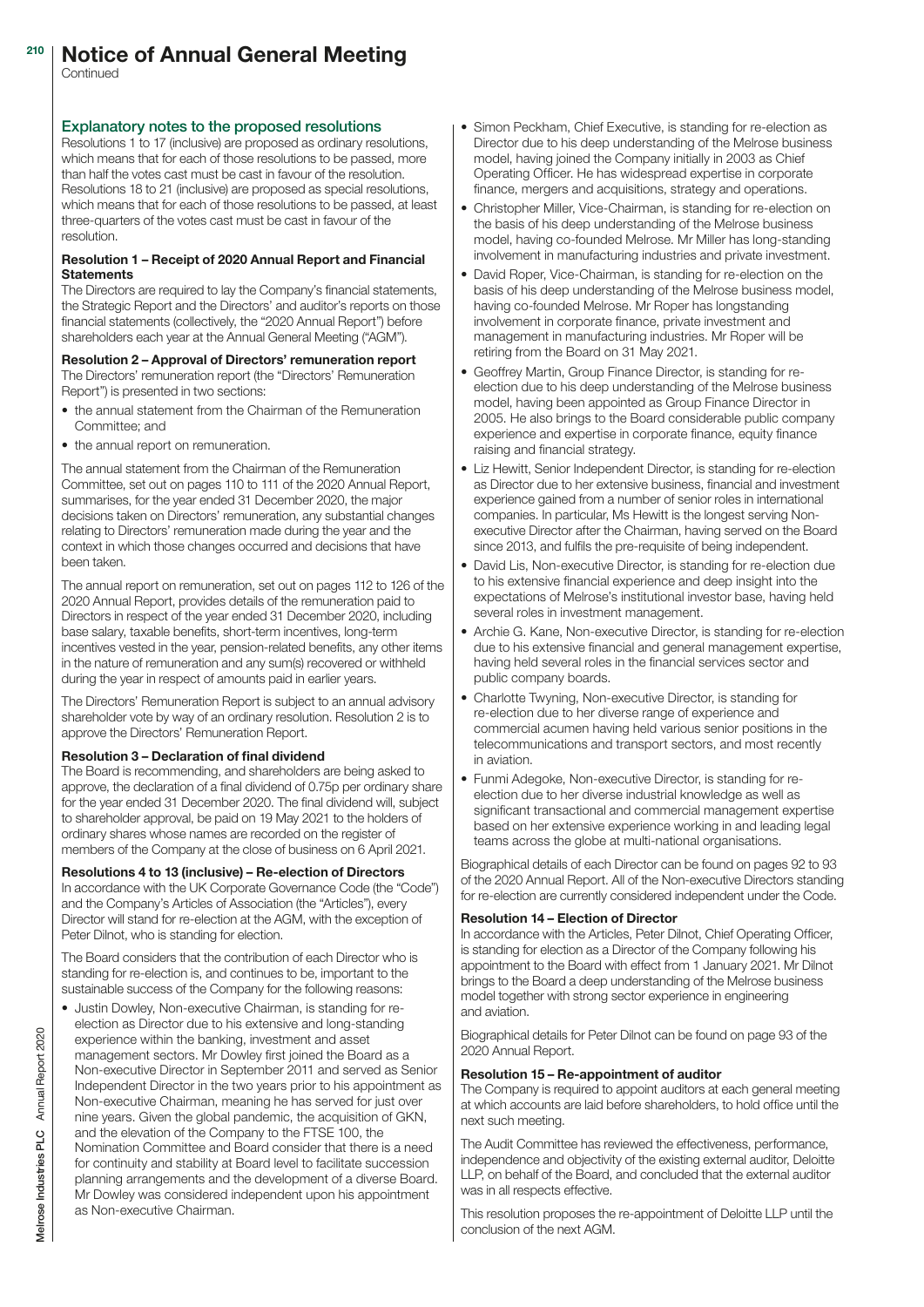#### Resolution 16 – Authority to agree auditor's remuneration

This resolution seeks authority for the Audit Committee to determine the level of the auditor's remuneration.

#### Resolution 17 – Authority to allot shares

This resolution seeks shareholder approval to grant the Directors the authority to allot shares in the Company, or to grant rights to subscribe for or convert any securities into shares in the Company ("Rights"). pursuant to section 551 of the Act (the "Section 551 authority"). The authority contained in paragraph (A) of the resolution will be limited to an aggregate nominal amount of £111,045,827, being approximately one-third of the Company's issued ordinary share capital as at 30 March 2021 (being the last business day prior to the publication of this notice).

In line with guidance issued by the Investment Association, paragraph (B) of this resolution would give the Directors authority to allot shares in the Company or grant Rights in connection with a rights issue up to aggregate nominal amount of £222,091,655, representing approximately two-thirds of the Company's issued ordinary share capital as at 30 March 2021. This resolution provides that such amount shall be reduced by the aggregate nominal amount of any allotments or grants under paragraph (A).

The Company does not hold any shares in treasury.

If approved, the Section 551 authority shall, unless renewed, revoked or varied by the Company, expire at the end of the Company's next AGM after the resolution is passed or, if earlier, at the close of business on 30 June 2022. The exception to this is that the Directors may allot shares or grant Rights after the authority has expired in connection with an offer or agreement made or entered into before the authority expired. The Directors have no present intention to exercise the Section 551 authority.

Resolutions 18 to 19 – Partial disapplication of pre-emption rights

These resolutions seek shareholder approval to grant the Directors the power to allot equity securities (as defined by section 560 of the Act) or sell treasury shares of the Company pursuant to sections 570 and 573 of the Act (the "Section 570 and 573 power") without first offering them to existing shareholders in proportion to their existing shareholdings.

The power is limited to allotments for cash in connection with pre-emptive offers, subject to any arrangements that the Directors consider appropriate to deal with fractions and overseas requirements and otherwise for cash up to a maximum nominal value of £33,313,748, representing approximately 10% of the Company's issued ordinary share capital as at 30 March 2021 (being the last business day prior to the publication of this notice).

The Directors intend to adhere to the guidelines set out in the Pre-Emption Group's Statement of Principles (as updated in March 2015) and not to allot shares for cash on a non pre-emptive basis pursuant to a relevant authority in resolutions 18 or 19:

- in excess of an amount equal to 5% of the Company's issued ordinary share capital (excluding treasury shares) in any one-year period, whether or not in connection with an acquisition or specified capital investment; or
- in excess of an amount equal to 7.5% of the Company's issued ordinary share capital in a rolling three-year period,

in each case other than in connection with an acquisition or specified capital investment which is announced contemporaneously with the allotment or which has taken place in the preceding six-month period and is disclosed in the announcement of the allotment.

If approved, the Section 570 and 573 power shall apply until the end of the Company's next AGM after the resolutions are passed or, if earlier, until the close of business on 30 June 2022. The exception to this is that the Directors may allot equity securities after the power has expired in connection with an offer or agreement made or entered into before the power expired. The Directors have no present intention to exercise the Section 570 and 573 power.

#### Resolution 20 – Authority to purchase own shares

This resolution seeks shareholder approval to grant the Company the authority to purchase its own shares pursuant to sections 693 and 701 of the Act.

This authority is limited to an aggregate maximum number of 485,825,496 ordinary shares, representing 10% of the Company's issued ordinary share capital as at 30 March 2021.

The maximum price which may be paid for an ordinary share will be an amount which is not more than the higher of: (i) 5% above the average of the middle market quotation for an ordinary share as derived from the Daily Official List of the London Stock Exchange for the five business days immediately preceding the day on which the ordinary share is purchased; and (ii) the higher of the price of the last independent trade and the highest current independent bid on the trading venue where the purchase is carried out (in each case, exclusive of expenses).

If approved, the authority shall, unless varied, revoked or renewed, expire at the end of the Company's next AGM after the resolution is passed or, if earlier, at the close of business on 30 June 2022. The Directors have no present intention of exercising all or any of the powers conferred by this resolution and will only exercise their authority if it is in the interests of shareholders generally.

#### Resolution 21 – Notice period for general meetings other than AGMs

This resolution seeks shareholder approval to allow the Company to continue to call general meetings (other than AGMs) on 14 clear days' notice. In accordance with the Act, as amended by the Companies (Shareholders' Rights) Regulations 2009, the notice period required for general meetings of the Company is 21 clear days unless shareholders approve a shorter notice period (subject to a minimum period of 14 clear days). In accordance with the Act, the Company must make a means of electronic voting available to all shareholders for that meeting in order to be able to call a general meeting on less than 21 clear days' notice.

The Company intends to only use the shorter notice period where this flexibility is merited by the purpose of the meeting and is considered to be in the interests of shareholders generally, and not as a matter of routine. AGMs will continue to be held on at least 21 clear days' notice.

The approval will be effective until the Company's next AGM, when it is intended that a similar resolution will be proposed.

# Explanatory notes as to the proxy, voting and attendance procedures at the Annual General Meeting (AGM)

- 1. As a result of the current COVID-19 pandemic and the legislative measures and associated guidance introduced by the UK Government in response, we are currently unable to welcome shareholders in person at the AGM, and it is proposed that the AGM will be held as a closed meeting with only director shareholders necessary for a quorum in physical attendance. Attendance by other shareholders at the AGM in person will not be possible and members or their appointed proxies (other than the Chairman of the AGM) will not be permitted entry to the AGM. In the event that our meeting arrangements change subsequent to publication of this Notice of AGM, the Company will publish details on its website at [www.melroseplc.net](http://www.melroseplc.net), and, if practicable, issue a further communication via a regulatory news service and publish a notice of the change in two national daily newspapers.
- 2. The holders of ordinary shares in the Company are entitled to vote. A member entitled to vote at the AGM is also entitled to appoint a proxy to exercise all or any of his/her rights to vote at the AGM in his/her place.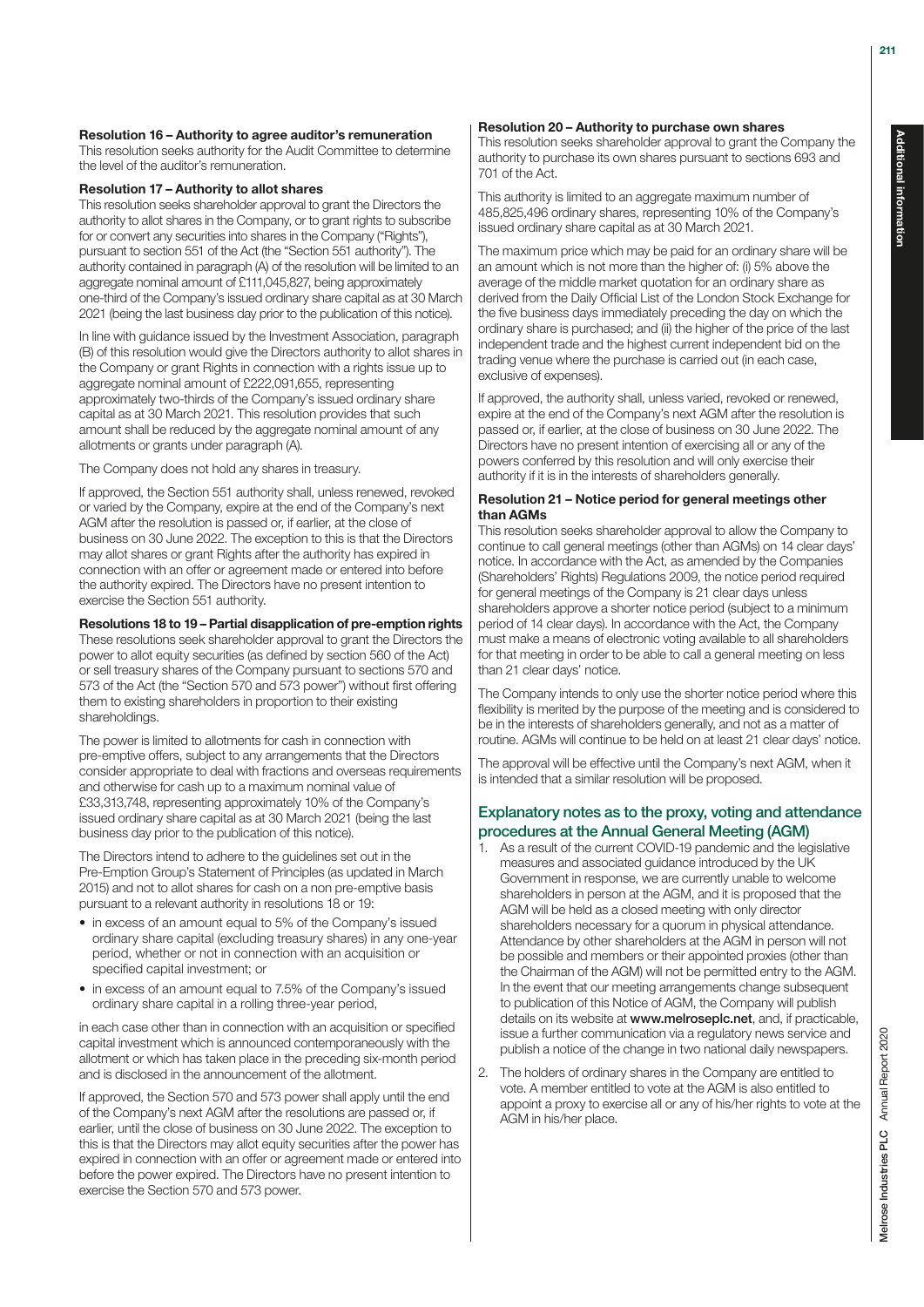#### Notice of Annual General Meeting 212

**Continued** 

# Explanatory notes as to the proxy, voting and attendance procedures at the Annual General Meeting (AGM)

#### continued

- 3. Members are entitled to appoint a proxy to vote on their behalf at the AGM. The appointment of a person other than the Chairman of the AGM as your proxy will not be valid, as that person will also not be permitted to attend the meeting in person in order to vote on your behalf. Accordingly, in order to ensure your votes are counted, the Board recommends that members appoint the Chairman of the AGM as their proxy with their voting instructions. A form of proxy which may be used to appoint the Chairman and give proxy instructions for use at the AGM is enclosed with this notice. To be effective, a form of proxy must be completed and returned, together with any power of attorney or authority under which it is completed or a certified copy of such power or authority, so that it is received by the Company's registrars at the address specified on the form of proxy not less than 48 hours (excluding any part of a day that is not a working day) before the stated time for holding the meeting (or, in the event of an adjournment, not less than 48 hours before the stated time of the adjourned meeting (excluding any part of a day which is not a working day)).
- 4. Any person to whom this notice is sent who is a person nominated under section 146 of the Act to enjoy information rights (a "Nominated Person") may, under an agreement between him/her and the shareholder by whom he/she was nominated, have a right to be appointed (or to have someone else appointed) as a proxy for the AGM. If a Nominated Person has no such proxy appointment right or does not wish to exercise it, he/she may, under any such agreement, have a right to give instructions to the shareholder as to the exercise of voting rights. The statement of the rights of shareholders in relation to the appointment of proxies in paragraphs 2 and 3 on page 212 and above respectively does not apply to Nominated Persons. The rights described in paragraphs 2 and 3 can only be exercised by the holders of ordinary shares in the Company. Notwithstanding any right of the Nominated Person to be appointed as proxy, as stated above, the appointment of a person other than the Chairman of the AGM will be invalid, as that person will not be permitted to attend the meeting in person in order to vote on behalf of the Nominated Person.
- 5. To be entitled to vote at the AGM (and for the purposes of the determination by the Company of the number of votes they may cast), members must be entered on the Company's register of members by 6.30 p.m. BST on 4 May 2021 (or, in the event of an adjournment, on the date which is two days, excluding any day which is not a working day, before the time of the adjourned meeting). Changes to entries on the register of members after this time shall be disregarded in determining the rights of any person to vote at the meeting.
- 6. As at 30 March 2021 (being the last business day prior to the publication of this notice), the Company's issued ordinary share capital consists of 4,858,254,963 ordinary shares of 48/7p each, carrying one vote each.
- 7. CREST members who wish to appoint a proxy or proxies through the CREST electronic proxy appointment service may do so by using the procedures described in the CREST Manual (available at [www.euroclear.com](http://www.euroclear.com)). CREST Personal Members or other CREST sponsored members, and those CREST members who have appointed a service provider(s), should refer to their CREST sponsor or voting service provider(s), who will be able to take the appropriate action on their behalf.
- 8. In order for a proxy appointment or instruction made using the CREST service to be valid, the appropriate CREST message (a "CREST Proxy Instruction") must be properly authenticated in accordance with Euroclear UK & Ireland Limited's specifications, and must contain the information required for such instruction, as

described in the CREST Manual. The message, regardless of whether it constitutes the appointment of a proxy or is an amendment to the instruction given to a previously appointed proxy, must, in order to be valid, be transmitted so as to be received by the issuer's agent (ID RA19) by 11.00 a.m. (BST) on 4 May 2021. For this purpose, the time of receipt will be taken to be the time (as determined by the time stamp applied to the message by the CREST Application Host) from which the issuer's agent is able to retrieve the message by enquiry to CREST in the manner prescribed by CREST. After this time any change of instructions to proxies appointed through CREST should be communicated to the appointee through other means.

- 9. CREST members and, where applicable, their CREST sponsors, or voting service providers should note that Euroclear UK & Ireland Limited does not make available special procedures in CREST for any particular message. Normal system timings and limitations will, therefore, apply in relation to the input of CREST Proxy Instructions. It is the responsibility of the CREST member concerned to take (or, if the CREST member is a CREST Personal Member, or sponsored member, or has appointed a voting service provider, to procure that his/ her CREST sponsor or voting service provider(s) take(s)) such action as shall be necessary to ensure that a message is transmitted by means of the CREST system by any particular time. In this connection, CREST members and, where applicable, their CREST sponsors or voting system providers are referred, in particular, to those sections of the CREST Manual concerning practical limitations of the CREST system and timings.
- 10. The Company may treat as invalid a CREST Proxy Instruction in the circumstances set out in Regulation 35(5) (a) of the Uncertificated Securities Regulations 2001.
- 11. Any corporation which is a member can appoint one or more corporate representatives who may exercise on its behalf all of its powers as a member provided that they do not do so in relation to the same shares.
- 12. Under section 527 of the Act, members meeting the threshold requirements set out in that section have the right to require the Company to publish on a website a statement setting out any matter relating to: (i) the audit of the Company's accounts (including the auditor's report and the conduct of the audit) that are to be laid before the AGM; or (ii) any circumstance connected with an auditor of the Company ceasing to hold office since the previous meeting at which annual accounts and reports were laid in accordance with section 437 of the Act. The Company may not require the shareholders requesting any such website publication to pay its expenses in complying with sections 527 or 528 of the Act. Where the Company is required to place a statement on a website under section 527 of the Act, it must forward the statement to the Company's auditor not later than the time when it makes the statement available on the website. The business which may be dealt with at the AGM includes any statement that the Company has been required under section 527 of the Act to publish on a website.
- 13. The Company will offer an opportunity for members to engage in advance of the meeting through an online facility to submit questions. If members have any questions for the Board in relation to the business being dealt with at the AGM, these can be submitted using the online service that can be accessed from [https://www.melroseplc.net/investors/shareholder](https://www.melroseplc.net/investors/shareholder-information/melrose-agm-2021-questions-form/)[information/melrose-agm-2021-questions-form/](https://www.melroseplc.net/investors/shareholder-information/melrose-agm-2021-questions-form/). Questions must be received by no later than 11.00 a.m. (BST) on 4 May 2021. The Board will upload a response to these questions on our website that endeavours to answer the key themes of these questions, but no answer need be given if: (i) to do so would interfere unduly with the preparation for the meeting or involve the disclosure of confidential information; (ii) the answer has already been given on a website in the form of an answer to a question; and/or (iii) it is undesirable in the interests of the Company or the good order of the meeting that the question be answered.